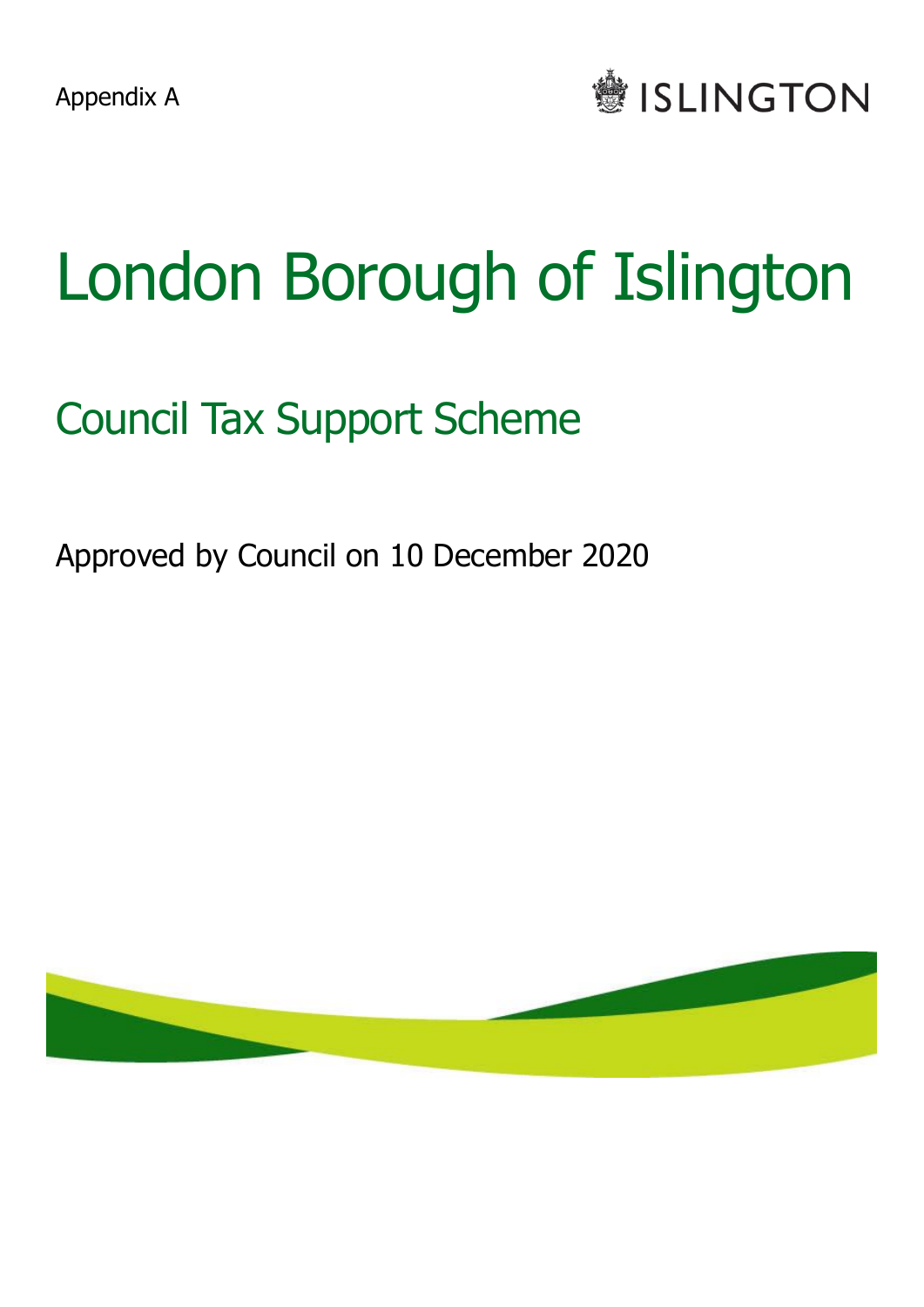### **Islington Council: Council Tax Support Scheme**

#### **1. This document and the law**

This document is the London Borough of Islington's Council Tax Reduction Scheme, set out under section 13A (2) [substituted by clause 8 of the Local government finance Bill] of the Local Government Finance Act 1992.

This scheme, referred to as Council Tax Support (CTS), has been agreed based on:

- the outcome of a public consultation exercise carried out in 2012 and repeated in 2016;
- the Equality Impact Assessment made in relation to the scheme and the subsequent Resident Impact Assessments carried out annually; and
- Considerations and decisions made annually by full Council.

#### **2. Introduction**

CTS reduces the amount of council tax a person has to pay based on an assessment made by Islington Council (the Council). As the Billing Authority, council tax is raised and charged by the Council and the CTS assessed by the Council can only be applied to council tax bills issued by the Council.

This scheme sets out rules for three classes of claimants. The amount of CTS shall be determined through means testing. As such the income and capital of the claimant and any partner or partners in the case of a polygamous couple in the household shall be taken into account. It is considered that eligibility for CTS is defined by the terms of the former Council Tax Benefit (CTB) scheme as set out in the Social Security Contributions and Benefits Act 1992, the Social Security Administration Act 1992, the Council Tax Benefit Regulations 2006 and the Housing Benefit and Council Tax Benefit (Decisions and Appeals) Regulations 2001, the Council Tax Reduction Schemes (Default Scheme) (England) Regulations 2012. These will hereafter be known as the Regulations and these Regulations set out how CTB was claimed, how it was calculated and how it was paid. This scheme proposes that the principles and methods set out in those Regulations be used to determine CTS, except where amendments are set out in this scheme or by statute under the Local Government Finance Act 1992 (as amended) and accompanying legislation. For the avoidance of doubt, where there is a difference or conflict between the Regulations and the Council's CTS scheme, then it is the Council's CTS scheme as set out here that will take precedence and be applied.

#### **3. Making a claim**

A claim must be made in respect of a person who is resident in the dwelling concerned, and liable for payment of council tax. A valid claim can be made by the person liable for council tax or by their appointed representative.

#### **3.1 How to claim**

**3.1.1** Except where paragraph 3.1.2 applies, an application shall be required for all new claims from 1 April 2013. A person liable to pay council tax will be able to make a claim using any of the methods the Council provides for. Generally, claims can be made via telephone, email, the Council website, in writing or in person at Islington Council offices, or to the Department of Work and Pensions (DWP) and Jobcentres. Notification by the DWP that a person has claimed universal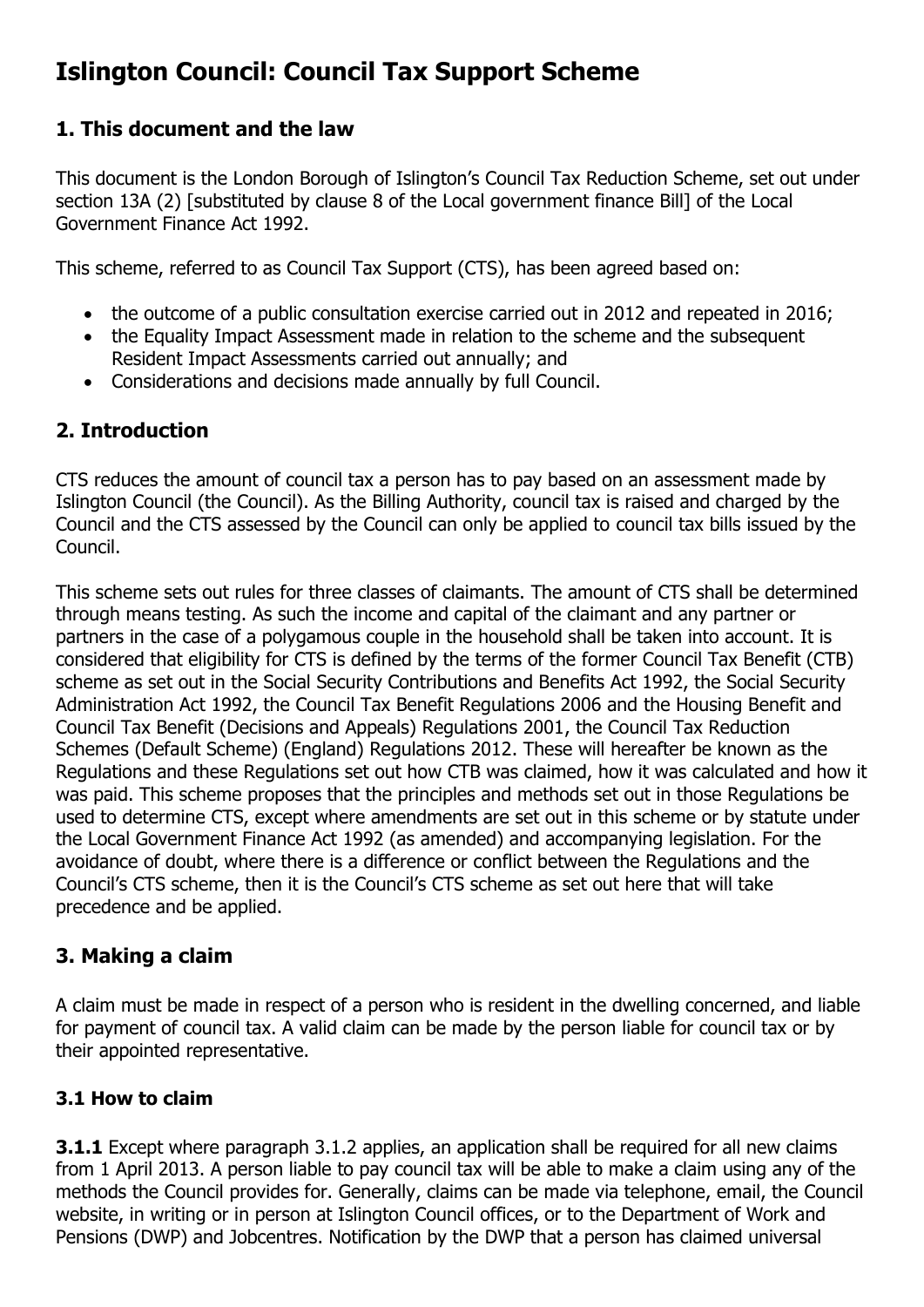credit will be treated as an application for CTS. A valid claim must be accompanied by the necessary supporting evidence.

**3.1.2** For claimants entitled to the reduction in class 2 only (defined below), where it is possible for the Council to award CTS without application it shall do so. Indeed, for this provision an identification by the Council that a person would be entitled to this reduction by virtue of relevant detail already obtained by the Council may be enough to constitute a claim and to enable the award of a reduction. If a reduction cannot be awarded by the Council automatically under class 2, it shall be the duty of the person or persons with a council tax liability to claim this using the application process prescribed on the Islington Council website, and this application shall be required to be received in the council tax year for which the reduction applies.

#### **4. Classes of reduction**

**4.1** It is considered that the Council has 3 classes of reduction in its CTS scheme. The classes below also identify the persons that the reduction will cover.

**Class 1 –** A person or persons of pension credit age has protection prescribed in the Local Government Finance Act 1992 (as amended). The council tax reduction shall be assessed in accordance with the provisions of that Act.

**Class 2 –** A person or persons with a council tax liability on 1 April 2020 aged 65 or over shall be entitled to a minimum reduction of £100 per annum, unless the council tax liability is less than this, in which case it shall match the annual council tax liability.

**Class 3 –** A person or persons not entitled to protection under class 1 who would be entitled to CTB based on the Regulations at 31 March 2013:

a) shall be entitled to CTS based on that notional CTB entitlement, less 8.5%; and b) if, after the accurate calculation of the CTS award under Class 3a), subsequent calculations or revisions of the same CTS award would result in a decrease in the CTS award of less than £1 a week cumulatively, then no decrease shall be applied. This excludes uprating as defined in clause  $5.3.$ 

#### **4.2 Making changes to the dates for the classes of reduction**

For Class 2, the Council may substitute the date provided with a date of its choosing. This will enable the scheme to continue into future years. Any changes to dates shall be published on the website by 31 January of the year that immediately precedes the new council tax year to which the CTS shall apply.

#### **4.3 Making changes to the values for the classes of reduction**

For Class 2, for the minimum reduction the Council may substitute any amount it chooses, including £Nil. Should a change be made for a future council tax year, this shall be published on the website by 31 January of the year that immediately precedes the new council tax year to which the CTS shall apply.

For the purposes of Class 3a), the Council may substitute 8.5% with any amount it chooses but capped at 25%.

For the purposes of Class 3b), the Council may substitute £1 with any amount it chooses. Should a change be made for a future council tax year this shall be published on the website by 31 January of the year that immediately precedes the new council tax year to which the CTS shall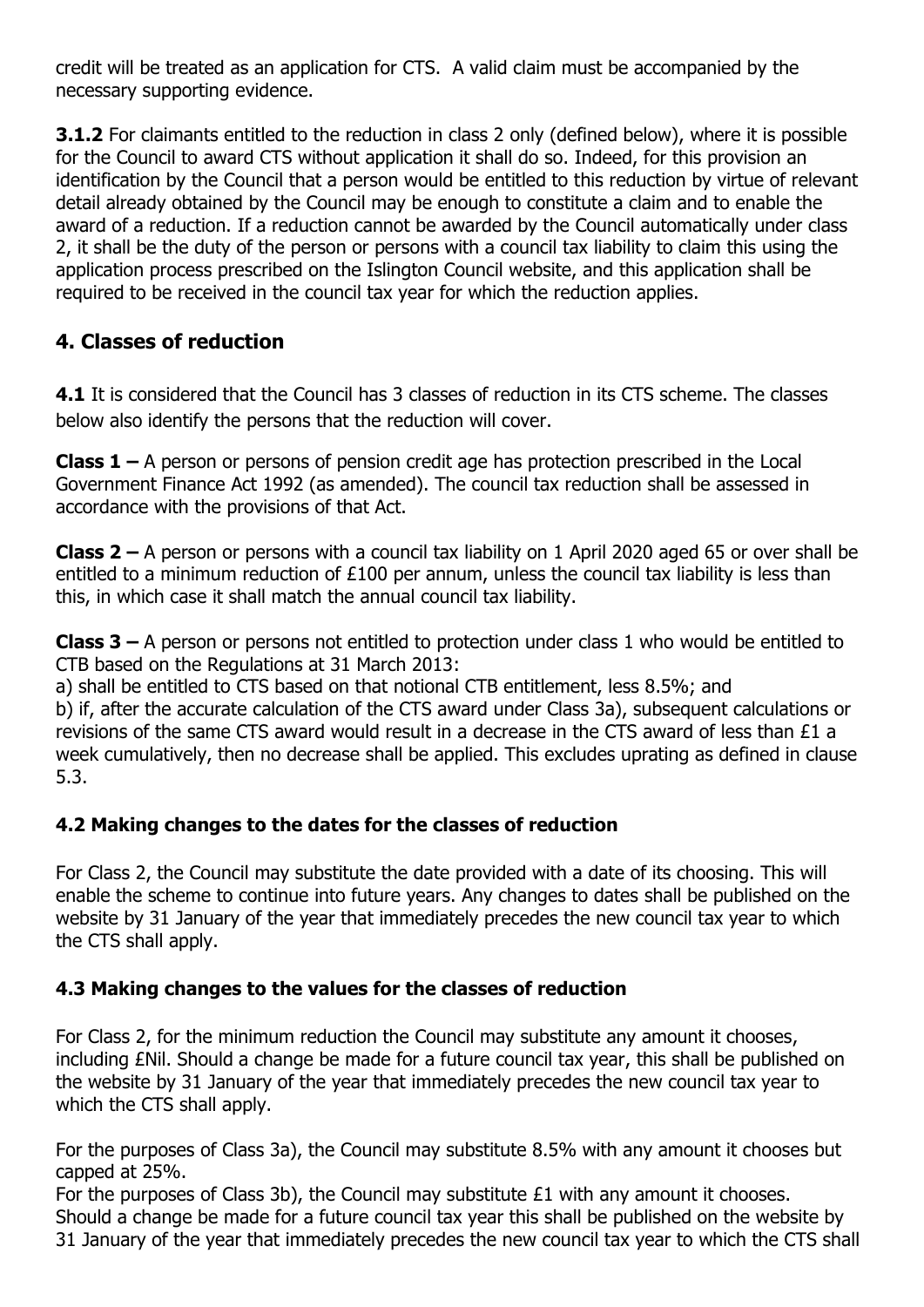apply.

#### **4.4 Administering the reduction**

For all Classes the reduction shall be made to the council tax liability in the council tax year that the CTS applies.

#### **4.5 Explanation of the cumulative effect in Class 3b)**

The intention is that subsequent calculations or revisions of the same CTS award that would result in a decrease in that CTS award of less than £1 a week, would only take effect when the combination of these changes would reduce that CTS award by £1 a week or more. In other words, changes in circumstances that, if applied, would reduce the CTS award would be held back until the cumulative impact of these when combined with future changes actually reduces the CTS award by  $£1$  a week or more. This excludes uprating as defined in clause  $5.3$ .

#### **5. Exceptions to the Regulations**

This scheme proposes that the principles and methods set out in the Regulations be used to determine CTS, except where amendments are set out in this scheme or by statute under the Local Government Finance Act 1992 (as amended) and accompanying legislation.

The exceptions to these Regulations (or clarifications) are set out below:

#### **5.1 Information and evidence**

The Council may accept any information or evidence that it sees fit to support a claim for CTS and may receive this in any way that it sees fit. As a guide, it shall publish what is expected on the Council's website. If all the information or evidence it needs is not submitted, the Council shall seek to make contact with the claimant once to obtain this. If the claimant does not reply or provide the information required within one month of the first contact made with or by the Council in relation to the application, the Council may decide to treat the claim as incomplete and refuse the CTS application. The Council may extend the one-month time limit if it thinks it is reasonable to give more time but in any case this shall not be extended beyond 3 months after the date of the first contact made with or by the Council in relation to the application.

#### **5.2 Treatment of income**

For the purpose of making an assessment under the CTS scheme, all income shall be treated in accordance with the Regulations. However, from time to time the Government may reform welfare benefits and introduce new benefits or replace them with equivalent benefits of a different name. Under the Regulations, some prescribed income is disregarded, some prescribed income has an impact on the premiums that can be applied to a person's applicable amount, and some prescribed income has an impact on the level of a non-dependant deduction(s) to be applied. In addition to this, some prescribed income passports a person to full entitlement to CTB, albeit subject to certain deductions such as a non-dependant deduction.

It is the intention of the Council for the CTS scheme, that where such income is replaced by the Government by an equivalent benefit or where new benefits are introduced, that these changes should be applied at the same time to CTS (or as soon as practicable thereafter) and attract the appropriate and equivalent income disregard, premium for the applicable amount and non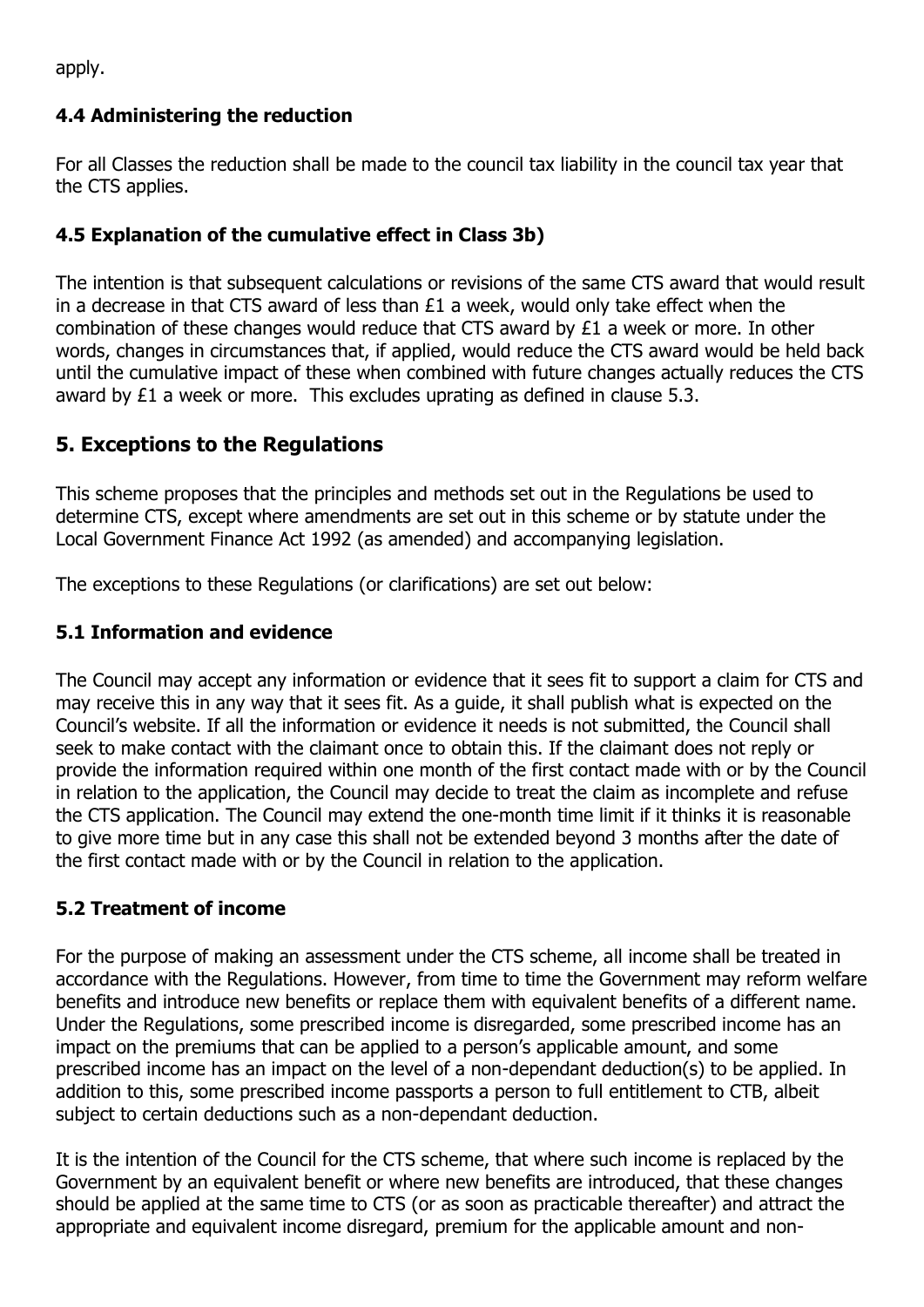dependant deduction. It is also the intention to continue to passport an equivalent benefit to full entitlement to notional CTB to allow the CTS to be calculated.

To achieve this, when a new welfare benefit (income) is introduced by Government, the Council shall decide for the purposes of applying the Regulations:

- whether it should be disregarded; and/or
- the premium (if any) that it should attract; and/or
- the non-dependant deduction that should apply (if any); and/or
- whether it should be treated as income that would passport a person to full notional CTB entitlement.

Once the Council has decided how changes to other welfare benefits shall be treated for the purposes of applying the Regulations, the Council shall publish this detail on the Council website prior to the commencement of this new welfare benefit or as soon as practicable thereafter.

The Regulations currently afford the Council the discretion to disregard war widows pension and war disablement allowance. The Council will continue to disregard this income for the purposes of assessing CTS.

Universal Credit income will be treated in accordance with the Regulations and The Council Tax Reduction Schemes (Default Scheme) (England) Regulations 2012.

#### **5.3 National changes**

Changes to premiums, allowances, applicable amounts, disregards and deductions (the components)

For the purpose of making an assessment under the CTS scheme, all the components shall be treated in accordance with the Regulations. However, from time to time the Government may reform welfare benefits and:

- introduce a new component:
- change the value of an existing component; or
- change the basis on which an existing component can be applied.

Where this happens, the Council will have the option immediately to make a change to the CTS scheme based on the treatment of a similar component in an equivalent national scheme. An equivalent national scheme means either the provisions that form the basis for assessment under Class 1 or the Housing Benefit General Regulations 1987 (as amended).

The Council shall determine how changes to the components in an equivalent national scheme will be treated for the purposes of assessing an award under Class 3, including the date that any change will take effect. The Council shall publish this detail on the Council website prior to the commencement of these changes or as soon as practicable thereafter.

From time to time, the components and some income will be subject to uprating by the government to reflect changes in the consumer price index. This scheme provides that the Council shall uprate all the components and income in accordance with the Government's uprating of the same or equivalent components (as identified by the Council) in the equivalent national scheme.

#### **5.4 Decisions and notifications of decisions**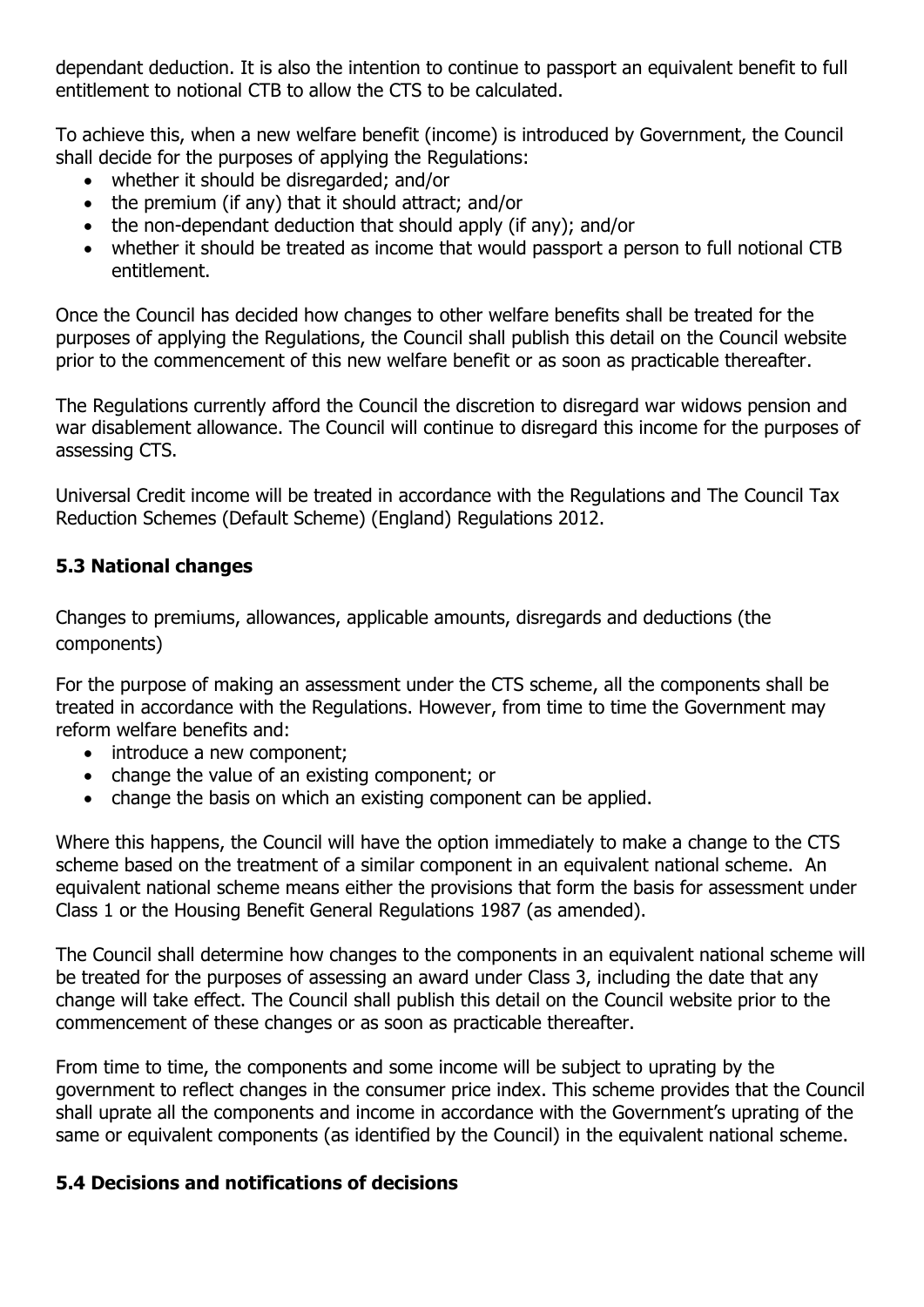The Council shall make a decision on a claim within a reasonable timescale after receiving all required information and evidence. In order to inform a claimant of the decision, the Council shall send them a revised council tax bill showing the amount and period of the CTS award. The bill itself shall be formal notification of the CTS decision unless CTS is not awarded as a result of us deciding to treat the claim as incomplete or the person does not qualify for CTS, in which case a letter will be issued to the claimant. Claimants may request a statement of reasons to explain how the award was calculated. The council tax bill shall include a person's appeal rights, how they can request a statement of reasons and details of how to apply for further discretionary help from the Council Tax Welfare provision in the Resident Support Scheme. The claimant can elect to receive their bill by post or by using Islington's web portal 'My eAccount', also known as e-billing. For the avoidance of doubt, the requirements in the Regulations to notify a person of their CTB entitlement in a manner and including detail prescribed by those Regulations shall be revoked for the purposes of the CTS scheme.

#### **5.5 How CTS will be paid**

All CTS will be 'paid' by crediting the amount of CTS against the claimant's council tax liability to reduce the bill. Should a bill that attracts a council tax reduction be in credit at the point that a council tax liability is ended, the Council may use that credit to reduce any other sum that is owed to the Council by that person.

#### **5.6 Changes of circumstances**

The recipient of CTS or their appointee must notify the Council of any change to their household circumstances, income or capital that may affect the amount of CTS they are entitled to. Any change of circumstances must be reported within one calendar month of the change happening. Any change can be reported to Islington Council by telephone, email, via website or in writing. Supporting information may be required. Each material change shall result in a recalculation of CTS entitlement and a revised bill if appropriate.

A process for reviewing current CTS entitlement may be implemented by the Council. CTS may be reviewed at any time after its commencement. Failure of the claimant to fulfil any reasonable request made by the Council during a review of their CTS award shall result in the termination of that CTS award from the commencement date of the review.

#### **5.7 Appeals**

If the claimant disagrees with the CTS award or non-award following a claim, they can request that the Council looks at this again (this is known as an application for revision). They must do this within one month of the date of the council tax bill that shows the amount and period of their CTS or within one month of the date of their CTS non-qualification letter. If an appeal made by the same claimant about a housing benefit decision would also impact on CTS, the Council may also treat this as an appeal against CTS if it is made within one month of the date of the council tax bill that shows the amount and period of their CTS. The Council shall check if the decision is correct and inform the claimant of its decision in writing. If, the Council believes that its decision is correct or the claimant does not receive a response from the Council within 2 months, the claimant has another 2 months to [appeal to the Valuation Tribunal where a final decision can be](http://www.valuationtribunal.gov.uk/A1Form.aspx)  [made.](http://www.valuationtribunal.gov.uk/A1Form.aspx) Any appeal against a decision regarding CTS will not mean that payments of council tax may be withheld. Payments must be made as they fall due and if an appeal is successful any additional CTS award shall be credited against the claimant's council tax liability at that time as directed.